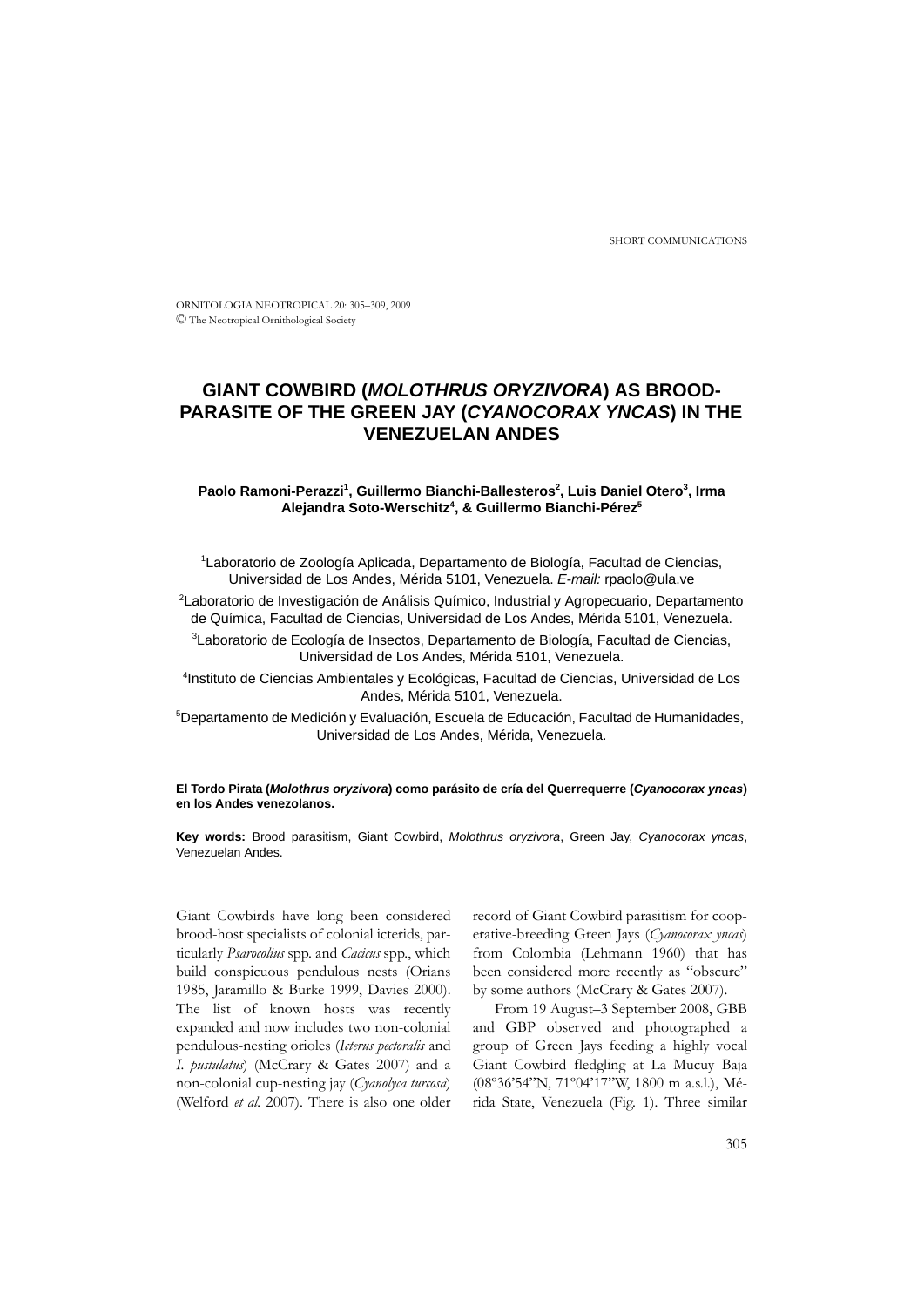#### RAMONI-PERAZZI *ET AL.*



FIG. 1. A Giant Cowbird (*Molothrus oryzivora*) fledging being fed by a Green Jay (*Cyanocorax yncas*) at la Mucuy Baja, photographed on 19 August 2008.

observations were made by LDO at Minubás, Mérida State, Venezuela (08º37'14"N; 71º04'48"W; 1757 m a.s.l.) in 2007, 2008, and 2009, the first one consisting of a chick in a nest built in a guava tree (*Psidium guajava* L.), and the later ones of fledglings while visiting feeders, the last of them from mid-August to 25 September, 2009. In both locations, the original low-mountain cloud forest (Ataroff & Sarmiento 2003) had been cleared and replaced by grassland, residential yards, and second growth vegetation.

In the Venezuelan Andes, *M. oryzivora* reaches an altitude of 2200 m a.s.l. (Rengifo *et al.* 2005) and is present on both the northwestern and southeastern slopes as well as in the longitudinal Valley of the Chama-

Mocotíes rivers (Fig. 2). Three "typical" host species, the Yellow-rumped Cacique (*Cacicus cela*), Crested Oropendola (*Psarocolius decumanus*), and Russet-backed Oropendola (*P. angustifrons*) are also recorded from the Venezuelan Andes (Fig. 2) but none are found in the eastern portion of Chama valley where the Giant Cowbird is common (Lentino *et al.* 2005, Hilty 2002, IASW and PRP pers. observ. including those published in Ramoni-Perazzi *et al.* 2001, Jones *et al.* 2002).

We postulate that the absence of typical hosts for the Giant Cowbird in the eastern Chama valley is the consequence of physical and ecological barriers to their dispersal (Fig. 2). The upper Chama valley is bordered to the west, north, and east by high mountains over 3500 meters in altitude, whilst the vegetation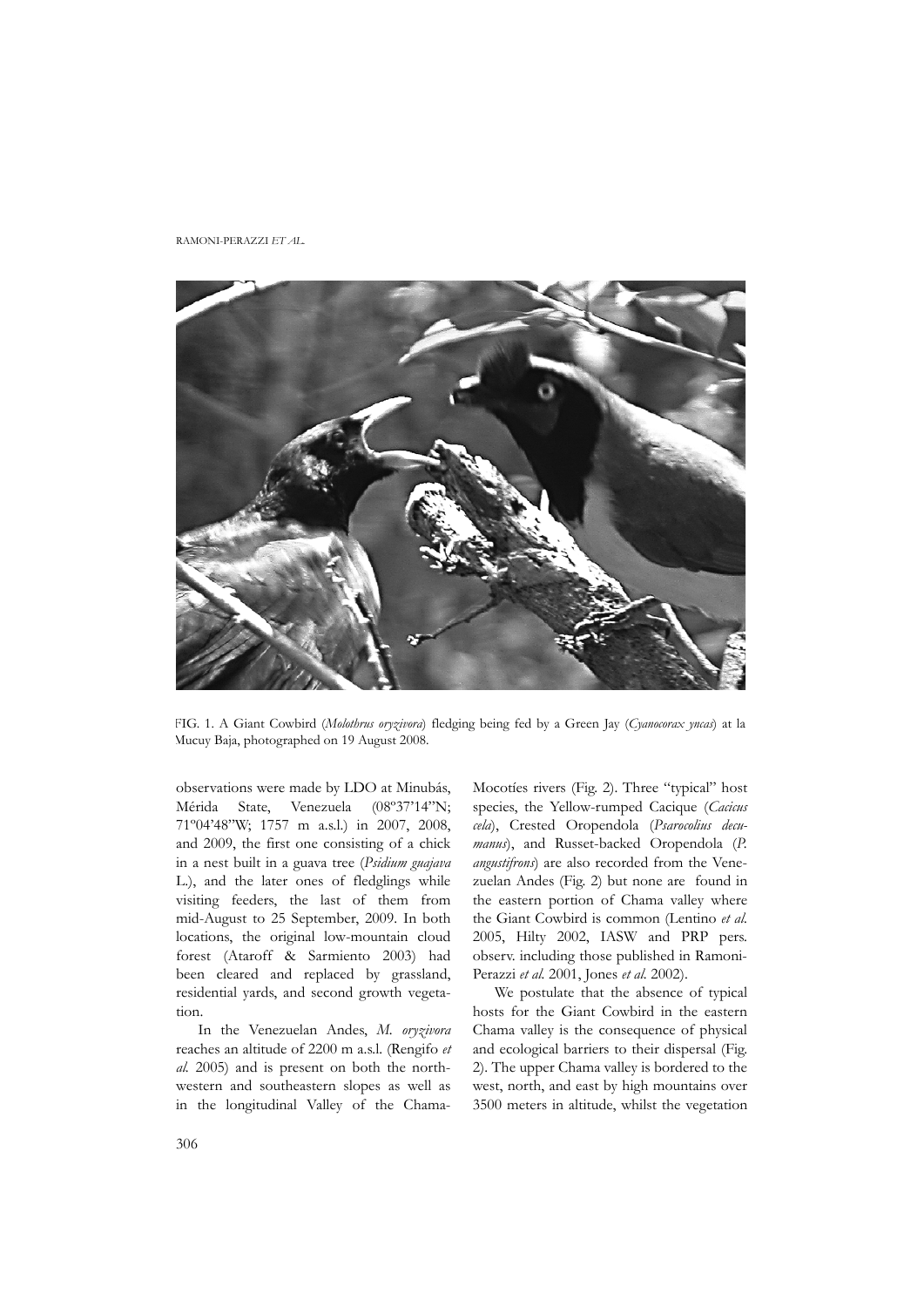SHORT COMMUNICATIONS



FIG. 2. The central portion of the Venezuelan Andes, according to Shuttle Radar Topography Mission (SRTM), files n07w072, n08w071, n08w072, n09w071, n09w072, 90 m resolution (courtesy of NASA), showing localities for Giant Cowbird (*M. oryzivora*) and its "typical" host-brood species. Data from Hilty (2002), Lentino *et al.* (2005), and IASW and PRP (pers. observ. including those published in Ramoni-Perazzi *et al.* 2001 and Jones *et al.* 2002). The distribution of the vegetation follows Ataroff & Sarmiento (2003).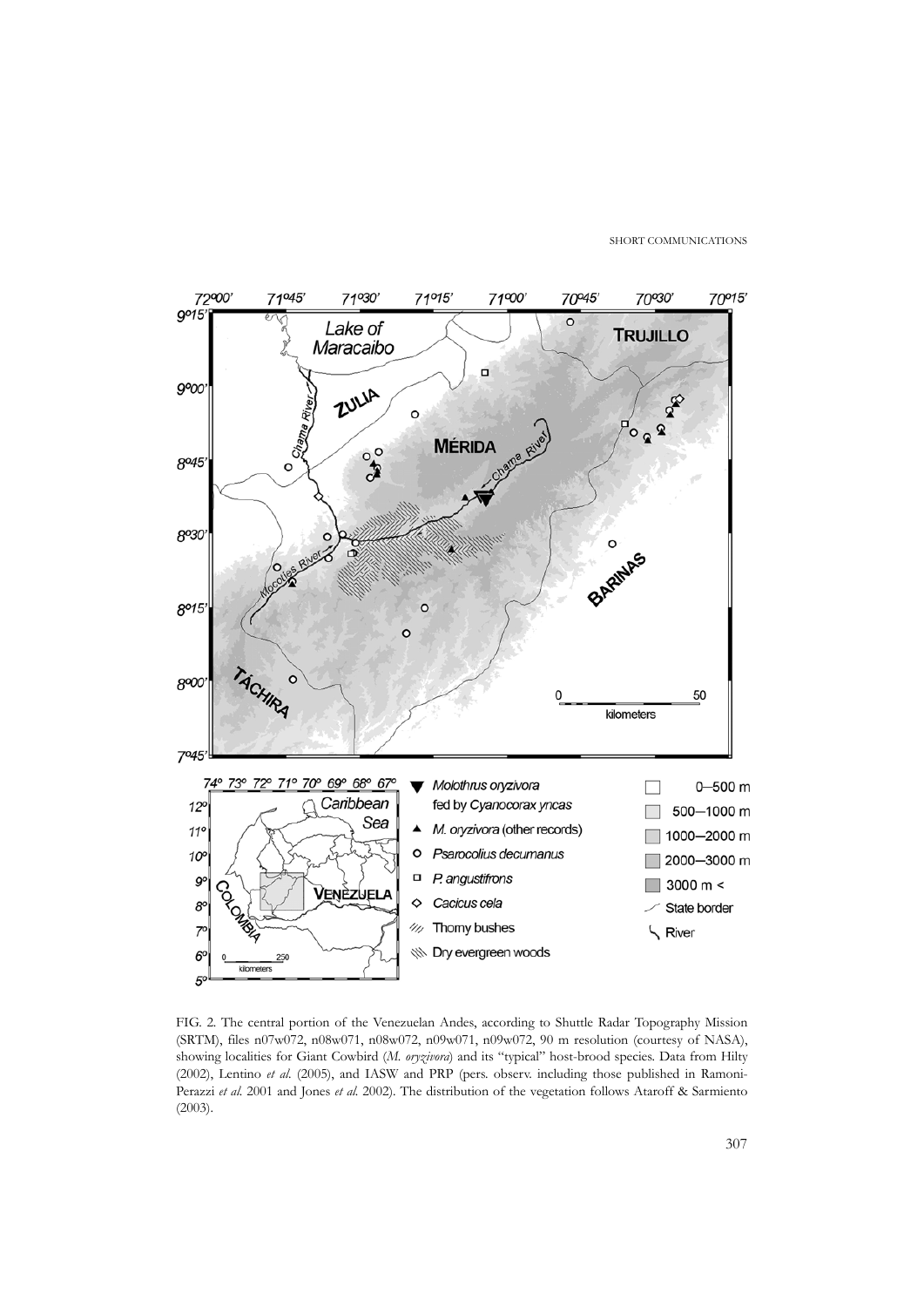### RAMONI-PERAZZI *ET AL.*

in the central portion of the Chama valley is characterized by low canopy height (thorny bushes from 500–1800 m a.s.l., and dry evergreen forests from 1600–2700 m a.s.l.) (Ataroff & Sarmiento 2003).

The evolution of host-brood parasitism has been driven in part by egg rejection by the host species and the concomitant development of egg mimicry by parasites (Davies 2000). The eggs of the Giant Cowbird vary in color, shape, and size depending on whether they are laid in nests of oropendolas or caciques (Haverschmidt & Mees 1994), which places the Giant Cowbird in the third of four stages concerning the development of broodhost specialization proposed by Davies (2000). Phylogenetic analysis of cytochrome-*b* gene sequences indicates that *Molothrus* is a monophyletic group, whose members exhibit a transformation series of behaviours that range from absence of parasitism through host-specific parasitism to host-generalist parasitism, with *M. oryzivora* being the second most basal species of the clade (Lanyon 1992).

Our observations raise the question whether the parasitism of the Green Jay (or any of the newly reported host-broods) by the Giant Cowbird represents a recently acquired plasticity to use alternative hosts in the absence of the typical ones or may be considered as relict behaviour. Studies on phylogeny of populations of Giant Cowbirds could clarify this point.

### ACKNOWLEDGMENTS

The manuscript greatly benefited from constructive comments by Mark Gregory, Luiz dos Anjos, Mariana Muñoz-Romo, and André-A. Weller. We are also thankful to Jairo Pérez-Torres and Miguel Lentino who supplied us with some of the literature, and Dirk Thielen who provided us the shape files used in the map.

# **REFERENCES**

- Ataroff, M., & L. Sarmiento. 2003. Diversidad en los Andes de Venezuela. I. Mapa de unidades ecológicas del Estado Mérida. Ediciones del Instituto de Ciencias Ambientales y Ecológicas, Mérida, Venezuela.
- Davies, N. B., 2000. Cuckoos, cowbirds and other cheats. T & AD Poyser, London, UK.
- Haverschmidt, F., & G. F. Mees. 1994. Birds of Suriname. Vaco Press, Paramaribo, Suriname.
- Hilty*,* S. L. 2002*.* Birds of Venezuela*.* Princeton Univ. Press, Princeton, New Jersey.
- Jaramillo, A., & P. Burke. 1999. New World blackbirds: the icterids. Princeton Univ. Press, Princeton, New Jersey.
- Jones, J., P. Ramoni-Perazzi, E. H. Carruthers, & R. J. Robertson. 2002. Species composition of bird communities in shade coffee plantations in the Venezuelan Andes. Ornitol. Neotrop. 13: 397–412.
- Lanyon*,* S. M. 1992*.* Interspecific brood parasitism in blackbirds (Icterinae): a phylogenetic perspective. Science 255: 77-79.
- Lehmann, F. C. 1960. Contribuciones al estudio de fauna de Colombia. Noved. Colomb. 1: 275– 276.
- Lentino, M., J. L. Pérez-Eman, & I. Carreño. 2005. Aves registradas en el Ramal de Calderas, Estado Barinas. Proyecto RAP Ornitológico (Mayo 2005). Conservación Internacional Venezuela, Caracas, Venezuela.
- McCrary, J. K., & J. E. Gates. 2007. Evidences of brood parasitism of Giant Cowbird (*Molothrus oryzivora*) on Spot-breasted (*Icterus pectoralis*) and Streak-backed (*I. pustulatus*) orioles. Ornitol. Neotrop. 18: 111–115.
- Orians, G. H. 1985. Blackbirds of the Americas. Univ. of Washington Press, Seattle, Washington.
- Ramoni-Perazzi, P., G. Bianchi-Pérez, R. A. Araujo-Quintero, M. Barrera-Avellaneda, & M. Molina. 2001. Las aves del enclave semiárido de Lagunillas, Cordillera de Mérida, Venezuela. Acta Biol. Venez. 21: 1–10.
- Rengifo, C., A. Nava, & M. Zambrano. 2005. Lista de aves de La Mucuy y Mucubaji, Parque Nacional Sierra Nevada, Mérida-Venezuela. Editorial Venezolana, Mérida, Venezuela.